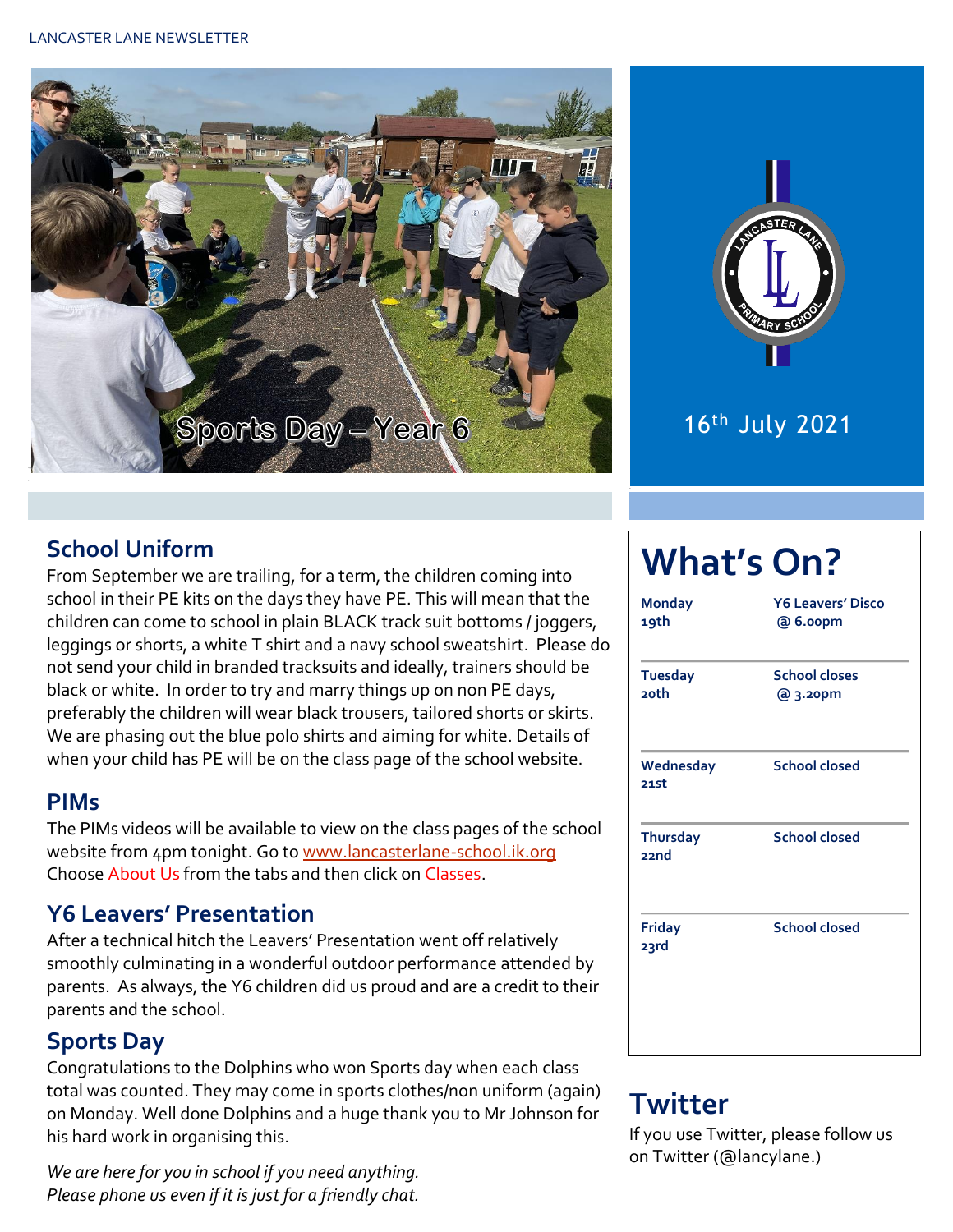#### **Breakfast Club Stoppers After School Club**

This week at Breakfast Club the children have enjoyed playing outdoors.

#### **Stoppers After School Club**

This week at Stoppers the children have enjoyed looking after the vegetables.

The staff in Breakfast Club and Stoppers are really flexible and are happy to accommodate one off sessions and to work round shift patterns. Break Club costs £3.50 per sessions and Stoppers is £8.10 per session (increasing to £8.20 from September).

#### **Backpacks**

From September we are asking parents not to send children into school with big bags and rucksacks. Not only do we not have the room, these are not needed. It is much easier for the teacher if the children have book bags to keep in their trays (this makes changing books much quicker and simpler) and then lunch boxes, coats and waterproofs are kept in lockers. There is no need for anything else to be brought into school.

#### **School Times**

Covid guidelines permitting, we are aiming to keep with our staggered start from 8.45am – 8.55am each morning where the children go straight into class instead of lining up. Hometime will be at 3.20pm for all children. We truly hope we are able to welcome back onto our playground too in the new school year.

#### **Mask Wearing**

For the last two days of the school year next week, we are kindly requesting that parents dropping off and picking up from school still wear their face masks.

#### **Guard of Honour**

There will be a Guard of Honour for the Year 6 and any other children leaving at 3pm on Tuesday, 20th July. Year 6 parents may come on to the playground to meet their children from this. All other classes will be dismissed form their classroom at the usual time of 3.15pm. Stoppers is on on Tuesday evening.

#### **Mrs Whittaker**

For those children who attend Stoppers, they will be sad to know that Monday night is Mrs Whittaker's last day working in school. I am sure you will join me in wishing her well and in thanking her for all her hard work over the years. She will be missed by us all.

#### **And finally ….**.

And finally … We do not remember days we remember moments.